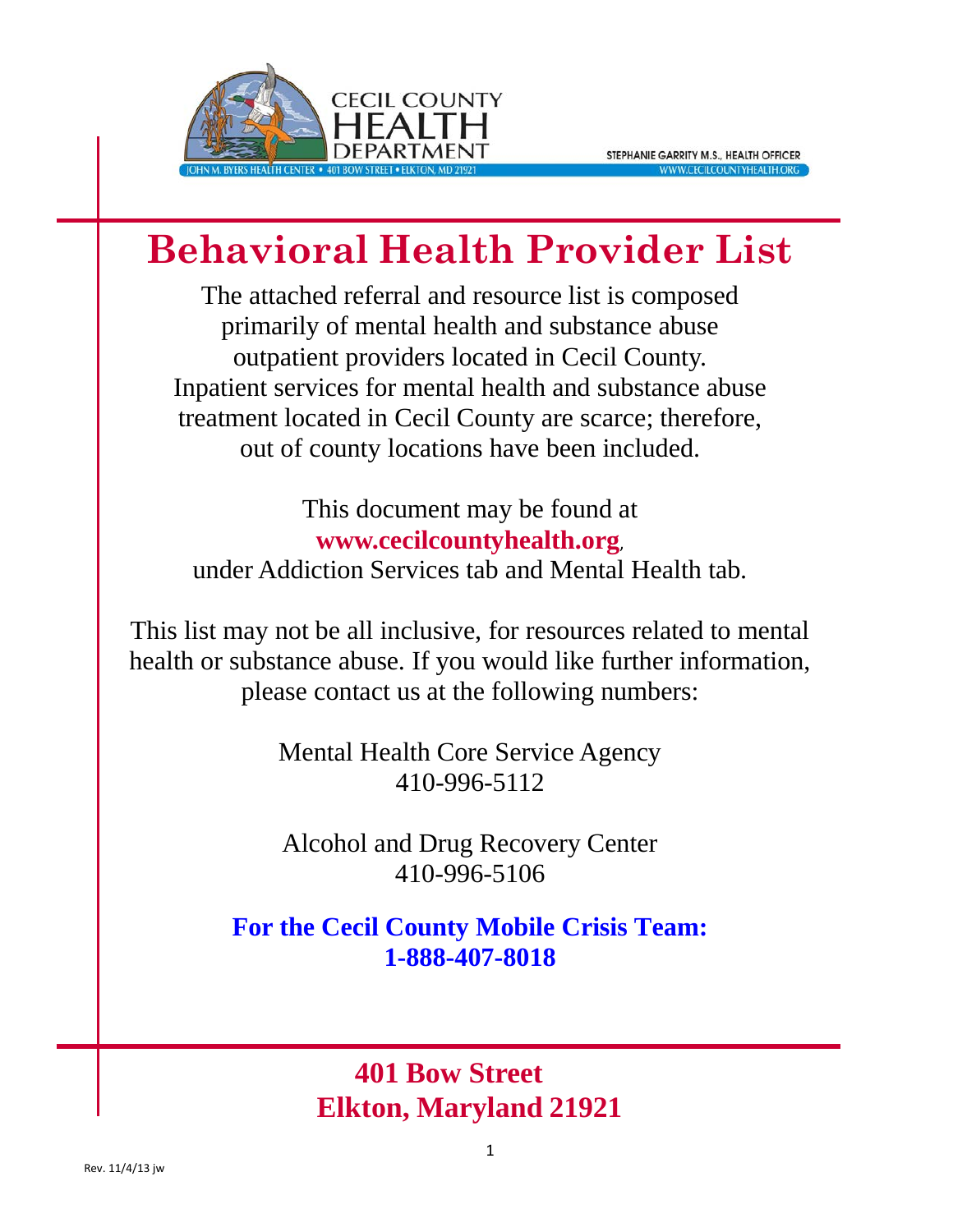### **OUTPATIENT MENTAL HEALTH SERVICES**

# **Cecil County Health Department**

**Telepsychiatry Program-** Dr. Efigenia Geli-Geocadin, M.D. and Dr. Desmond Kaplan, M.D. **401 Bow Street, Elkton, MD 21921 Phone: 410-996-5112 Contact Name: Shana O'Brien [www.cecilcountyhealth.org](http://www.cecilcountyhealth.org/)**

#### **Description of Services**

The Telepsychiatry program uses video conferencing equipment to link Cecil County residents with a psychiatrist from Sheppard Pratt Health Systems. This service requires a referral from a physician or mental health professional. To participate in medication management through Telepsychiatry, a consumer must also be connected to a therapist locally.

#### **Hours of Operation**

Thursdays- 1:00 pm to 3:00 pm BY APPOINTMENT ONLY Fridays- 8:30 am to 10:30 am BY APPOINTMENT ONLY

### **Chesapeake Behavioral Health**

**215 North Street, Suite D, Elkton, MD 21921 David Crone, LLC Phone: 443-207-1809 Fax: 410-398-8678 Donald Crone, LLC Phone: 443-466-7138 Fax: 410-620-8678 Nancy J. Rafert, LCSW-C Phone: 410-398-4222 Fax: 410-398-8678**

#### **Description of Services**

Chesapeake Behavioral Health provides individual, couples, and family counseling for an array of mental health treatment needs.

#### **Hours of Operation**

David Crone- Monday through Saturday evening appointments Donald Crone- Monday through Thursday: 9:00 am to 8:00 pm Friday through Saturday: 9:00 am to 12:00 pm Nancy Rafert- Monday-Thursday: 10:00 am to 7:00 pm

#### **Specialties**

Spiritual Counseling Depression Medical Issues Play Therapy Anger Management

Chronic Pain Cognitive-Behavioral Therapy Anxiety Disorder Scheme Focused Therapy

#### **Insurance**

Medical Assistance PAC Uninsured

**Licensed Staff** MD Psychiatrist

#### **Age Group**

5 yrs. and older

#### **Insurance**

Medical Assistance Commercial Insurance

#### **Licensed Staff**

LCSW-C Clinical Psychologist

#### **Age Group**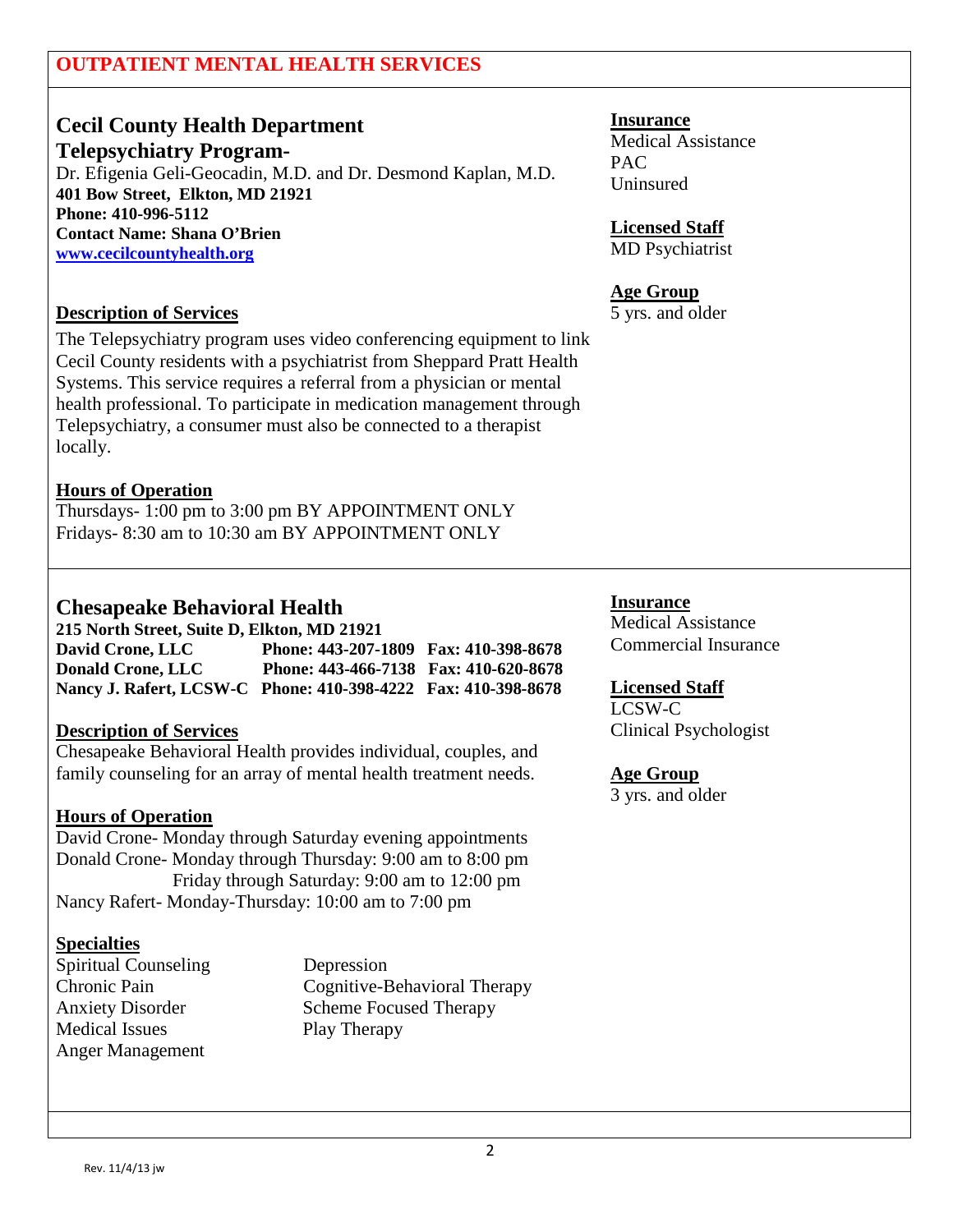#### **Chesapeake Behavioral Health, LLC 221-C East Main Street, Rising Sun, MD 21911 Phone: 410-658-0088 Contact: Jodi French**

#### **Description of Services**

Chesapeake Behavioral Health provides individual and family counseling services with a cognitive-behavioral orientation to treatment.

**Hours of Operation** Evening and Saturdays by appointment only

#### **Specialties**

Neuropsychology Forensic Psychology

### **Community Behavioral Health Services Inc.**

**109 West Bel Air Avenue, Aberdeen, MD 21001 Phone: 410-297-2271 Fax: 410-297-2273 [www.communitybehaviorialservices.org](http://www.communitybehaviorialservices.org/)**

#### **Description of Services**

Key Point is a licensed outpatient mental health clinic that offers individual and family therapy and medication management for adults and children. Additional adult services include PRP (Psychiatric Rehabilitation Program) and RRP (Residential Rehabilitation Program) for adults.

**Hours of Operation** Monday through Friday- 9:00 am to 6:00 pm

**Kemether & Associates 205 East Main Street Elkton, MD 21921 Phone: 410-920-2309 Email address: [kemetherassociates@gmail.com](mailto:kemetherassociates@gmail.com) www.kemetherassociatesllc.com**

### **Description of Services**

Individual, Group and Family Therapies School or home observation-Behavior Modification Support & Advocacy for IEP's

### **Hours of Operation**

By Appointment Only

#### **Insurance**

Medical Assistance Primary Adult Care (PAC) Commercial Insurance

#### **Licensed Staff**

Clinical Psychologist Neuropsychologist

### **Age Group**

18 yrs. and older

### **Insurance**

Medical Assistance Medicare Primary Adult Care (PAC)

### **Licensed Staff**

LCSW-C Marital & Family Therapists LCPC MD Psychiatrist

#### **Age Group**

4 yrs. and older

#### **Insurance** Medical Assistance

Blue Cross/Blue Shield \*Sliding Fee

**Licensed Staff** LCPC

**Age Group** 3 yrs. to 21 yrs.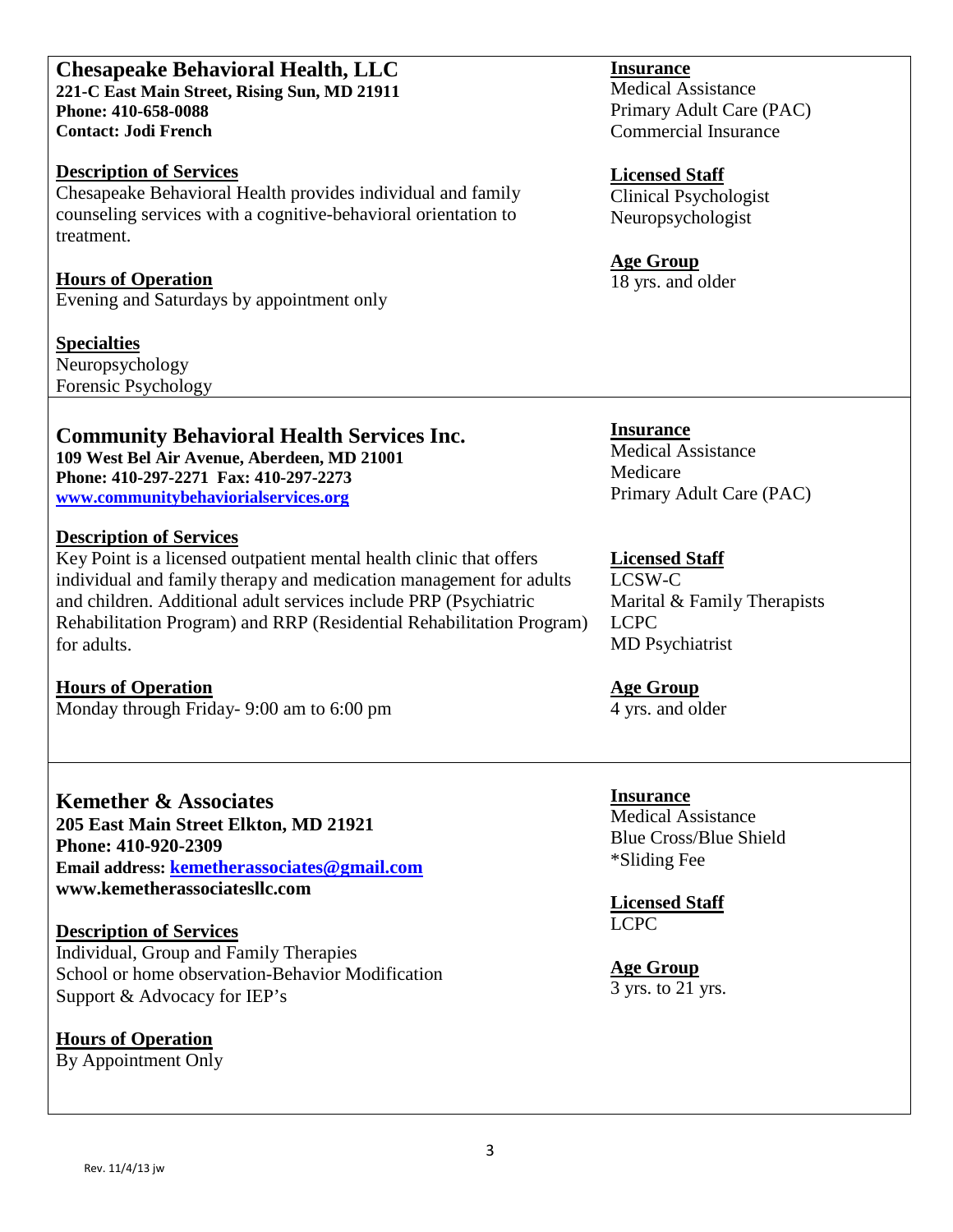Rev. 11/4/13 jw

**Key Point Health Services, Inc. 135 N. Parke Street, Aberdeen, MD 21001 Phone: 443-625-1600 Fax: 443-625-1520 [www.keypoint.org](http://www.keypoint.org/)**

#### **Description of Services**

Key Point is a licensed outpatient mental health clinic that offers individual and family therapy and medication management for adults and children. Additional adult services include PRP (Psychiatric Rehabilitation Program) and RRP (Residential Rehabilitation Program) for adults.

#### **Hours of Operation**

Monday, Tuesday, and Wednesday- 8:30 am to 7:00 pm Thursday and Friday- 8:30 am to 5:00 pm

**R.E.S.E.T., LLC 16 Commercial Plaza, Suite 174, Elkton, MD 21921 Phone: 443-822-2446 [www.reset-mylife.net](http://www.reset-mylife.net/)**

#### **Description of Services**

R.E.S.E.T. provides individual, family, marital, and pre-marital counseling. Other areas of focus include relationship building, mood stabilization, trauma recovery, and resilience strategies, grief and bereavement, and Anger management.

#### **Specialties**

Clinical Counseling Life and Business Coaching Business Consulting Motivational Speaking

### **Safe Harbor Christian Counseling, LLC**

**206 Mechanics Valley Road, North East, MD 21901 or 290 Whitehall Road, Elkton, MD 21921 or 718 N. Bridge Street, Elkton, MD 21921 Phone: 410-893-4600 Fax: 410-569-0094 Contact Name: Eular Murray Gibbs [www.safeharbor1.com](http://www.safeharbor1.com/)**

### **Description of Services**

Safe Harbor provides individual, couples, and family counseling with a cognitive-behavioral orientation to treatment.

### **Hours of Operation**

North East location- Monday through Friday: 9:00 am to 5:00 pm Elkton location-Thursday: 3:00 pm to 9:00 pm

#### **Insurance**

Medical Assistance Medicare Primary Adult Care (PAC) APS & Tri Care

#### **Age Group**

5 yrs. and older

**Insurance** Medical Assistance Commercial Insurance

### **Licensed Staff**

Sarah Langley, LCPC

#### **Age Group** Children and Adults

**Insurance** Medical Assistance Commercial Insurance

**Licensed Staff** Gail Miller, LCSW-C

### **Age Group**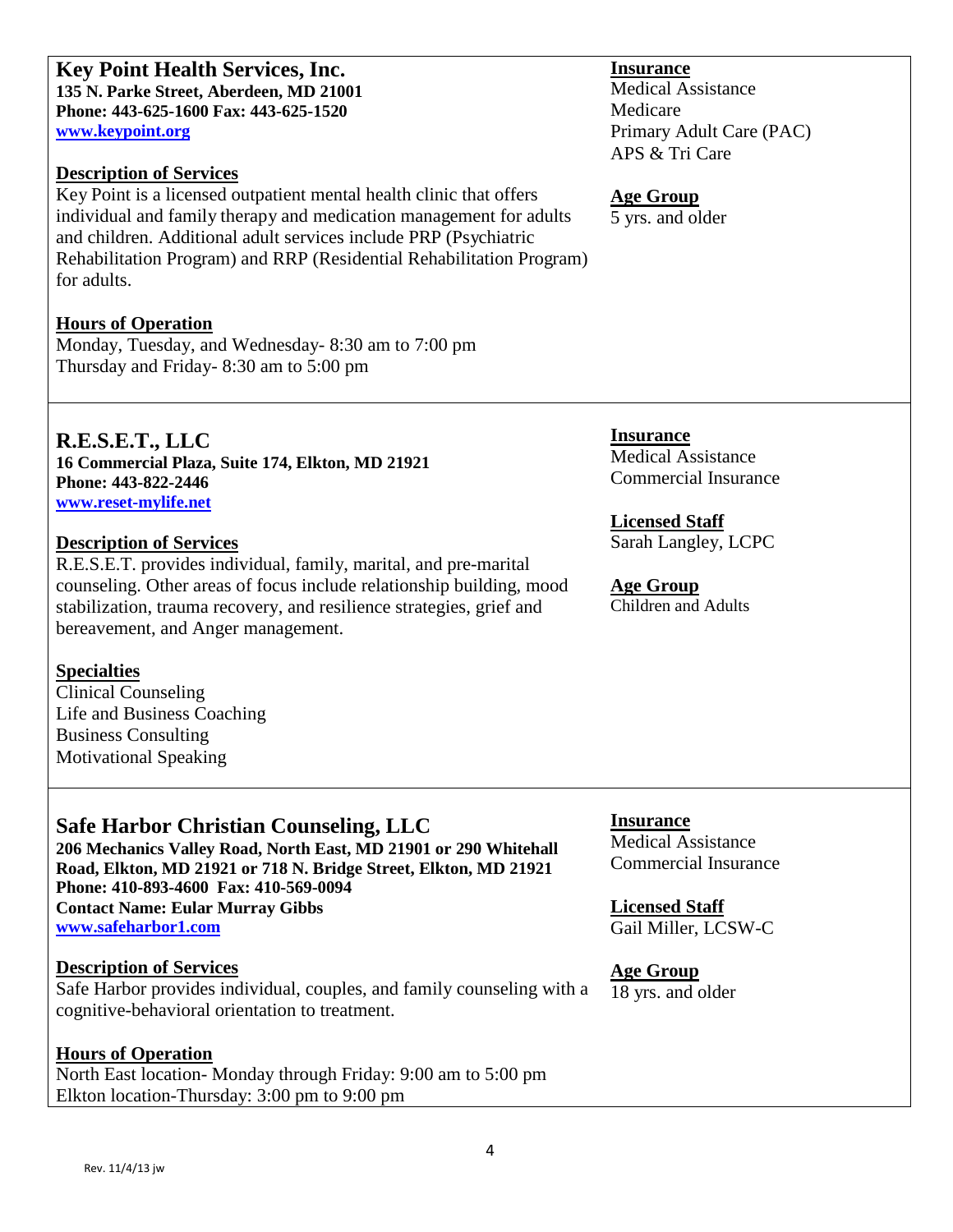| Norman Salzberg, Ph.D.<br>308 Curtis Avenue, Elkton, MD 21921<br>Phone: 410-392-4255 Fax: 410-392-5922<br>nsalzberg@comcast.net<br><b>Description of Services</b><br>Dr. Salzberg provides psychological counseling services to adults,<br>adolescents, couples, and families.<br><b>Hours of Operation</b>                                                                                                             | <b>Insurance</b><br><b>Medical Assistance</b><br>Medicare<br>Primary Adult Care (PAC)<br><b>Commercial Insurance</b><br><b>Licensed Staff</b><br><b>Clinical Psychologist</b><br><b>Age Group</b>                                                                        |
|-------------------------------------------------------------------------------------------------------------------------------------------------------------------------------------------------------------------------------------------------------------------------------------------------------------------------------------------------------------------------------------------------------------------------|--------------------------------------------------------------------------------------------------------------------------------------------------------------------------------------------------------------------------------------------------------------------------|
| Monday through Friday: 10:00 am to 7:00 pm<br><b>Specialties</b><br><b>Cognitive Behavioral Therapy</b><br><b>Eclectic Therapy</b><br><b>Supportive Therapy</b><br><b>Individual Therapy</b><br>Rogerian Therapy (Person-Centered Therapy)<br>Group Therapy                                                                                                                                                             | 13 yrs. and older                                                                                                                                                                                                                                                        |
| <b>Outpatient Psychiatry Clinic at Harford Memorial</b><br>501 S. Union Street, Havre De Grace, MD 21078 5 <sup>th</sup> floor<br>Phone: 443-843-8800 Option 2 Fax: 443-843-8023<br><b>Description of Services</b><br>Sheppard Pratt Physicians provides outpatient psychiatry/medication<br>management services for adults ages 18 and over.<br><b>Hours of Operation</b><br>Monday through Friday: 8:30 am to 4:00 pm | <b>Insurance</b><br>Medicare<br>Primary Adult Care (PAC)<br><b>Commercial Insurance</b><br><b>Medical Assistance</b><br><b>Licensed Staff</b><br><b>MD</b> Psychiatrists<br><b>Age Group</b><br>18 yrs. and older                                                        |
| <b>Union Behavioral Health</b><br>111 W. High Street, Ste 204, Elkton, MD 21921<br>Phone: 410-620-0008 Fax: 410-620-1999<br><b>Contact Name: Tami Randolph</b><br><b>Description of Services</b><br>Union Behavioral Health provides individual counseling services and<br>psychiatric medication management for adults. For children 4 years of<br>age or older, ONLY psychiatric medication management is available.  | <b>Insurance</b><br><b>Medical Assistance</b><br>Medicare<br>Primary Adult Care (PAC)<br><b>Commercial Insurance</b><br><b>Licensed Staff</b><br>Priscilla Stevens, MS, LCPC<br>Min Yu, MD Psychiatrist<br>Oscar Galvis, MD Psychiatrist<br>Danuta Olson-Schueller, LCPC |
| <b>Hours of Operation</b><br>Monday through Friday: 8:30 am to 5:00 pm                                                                                                                                                                                                                                                                                                                                                  | <b>Age Group</b><br>4 yrs. and older                                                                                                                                                                                                                                     |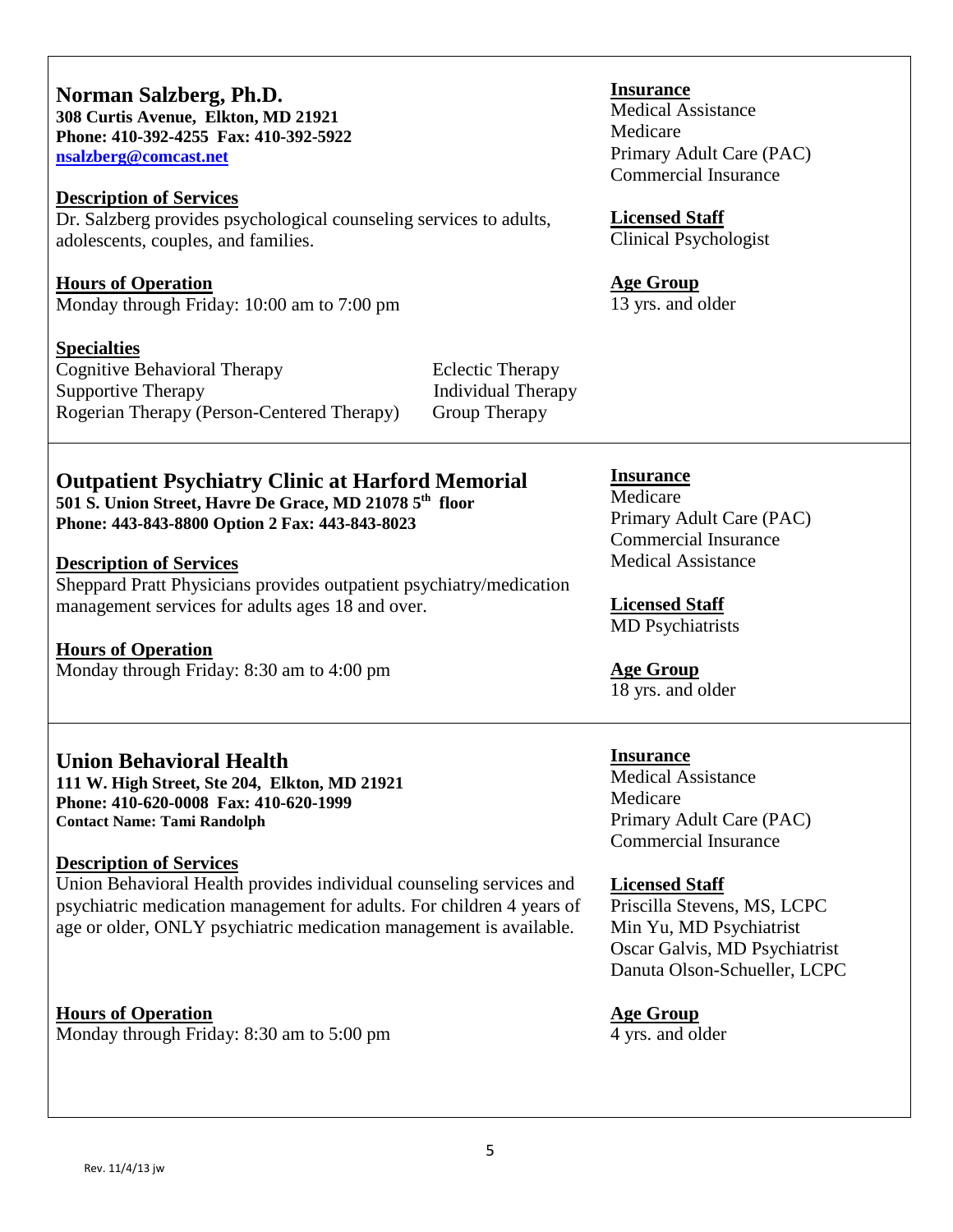#### **Upper Bay Counseling & Support Services Inc. 200 Booth Street, Elkton, MD 21921 Intake: 410-620-7161 Phone: 410-996-5104 Fax: 410-996-5197 [www.ubcss.org](http://www.ubcss.org/)**

#### **Description of Services**

Upper Bay Counseling and Support Services, Inc. is a licensed mental health clinic (OMHC) that provides an array of services for children. adolescents, adults, and their families, including individual, group, and family mental health treatment and evaluation, intensive case management, psychiatric rehabilitation programming (PRP), residential treatment for adults, and school based therapy program.

#### **Hours of Operation**

Monday- 8:00 am to 5:00 pm Thursday- 8:00 am to 5:00 pm Tuesday- 8:00 a.m. to 5:00 pm Friday- 8:00 am to 3:00 pm Wednesday- 8:00 am to 8:00 pm

### **West Cecil Health Center**

**49 Rock Spring Road, Conowingo, MD 21921 Phone: 410-378-9696 Fax: 410-378-9922 [www.westcecilhealth.org](http://www.westcecilhealth.org/)**

#### **Description of Services**

West Cecil Health Center offers primary and preventive healthcare, including mental health evaluation and treatment, with a focus on serving the underinsured and uninsured population. Most commercial insurances and Medical Assistance are also accepted.

### **HOSPITAL (INPATIENT) PSYCHIATRIC SERVICES**

#### **Meadow Wood Behavioral Health System 575 South DuPont Highway, New Castle, DE 19720**

**Phone: 302-328-3330 Fax: 302-328-9336 [www.meadowwoodhospital.com](http://www.meadowwoodhospital.com/)**

#### **Description of Services**

Meadow Wood Hospital offers acute psychiatric services, including detoxification and 24 hour free and confidential assessments for adults and adolescents. Specialized services include geriatric unit and partial hospitalization program for adults with co-occurring disorders.

### **Hours of Operation**

24 hours/7 days a week

#### **Insurance**

Medical Assistance Medicare Primary Adult Care (PAC) Commercial Insurance

#### **Licensed Staff**

LCSW-C Psychiatric Nurse Practitioner MD Psychiatrist Clinical Psychologist (Ph.D.)

#### **Age Group**

3 yrs. and older

#### **Insurance**

Medical Assistance Medicare Commercial Insurance Sliding Fee

#### **Licensed Staff**

Ingrid C. Orinda, M.D., MPH-Psychiatrist Pat Balducci LCSW-C

#### **Insurance**

DE- Medical Assistance MD- Medical Assistance (adolescents) Commercial Insurance

#### **Licensed Staff** All

#### **Specialties**

Co-Occurring Disorders Geriatric Behavioral Health Adolescent 13 yrs+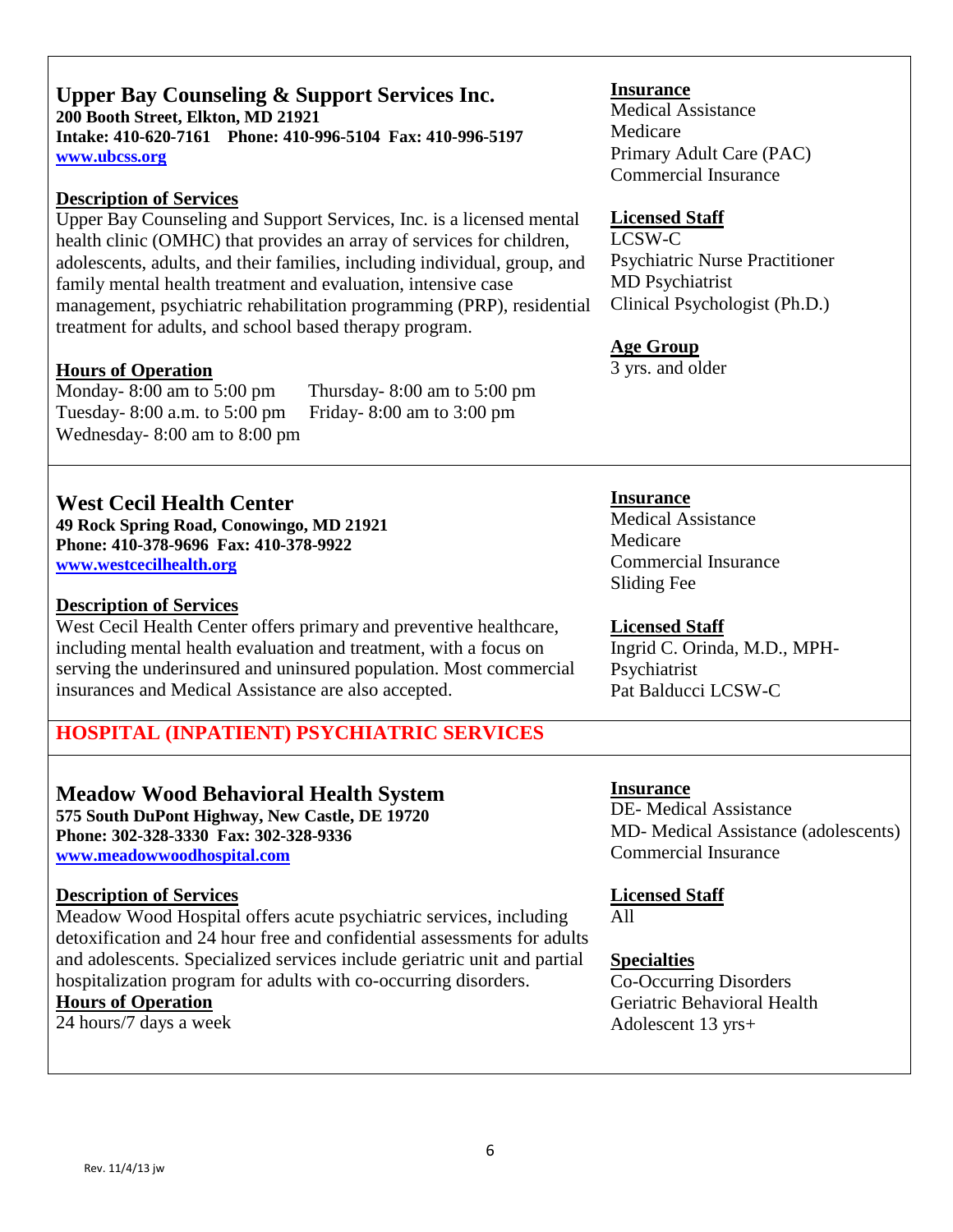## **Phone: 302-996-5480 Fax: 302-996-0269 [www.rockfordcenter.com](http://www.rockfordcenter.com/) Description of Services**

**100 Rockford Drive, Newark, DE 19703**

**Rockford Center Psychiatric Hospital**

Rockford Center offers free and confidential assessments 24 hours daily, acute psychiatric care, and partial hospitalization programs for children, adolescents, and adults.

### **Hours of Operation**

24 hours/7 days a week

### **Union Hospital of Cecil County**

**106 Bow Street Elkton, MD 21921 Phone: 410-398-4000 Fax: 410-620-1320 [www.uhcc.com](http://www.uhcc.com/)**

### **Description of Services**

Union Hospital offers acute psychiatric stabilization services for adults.

### **Hours of Operation**

24 hours/7 days a week

**OUTPATIENT SUBSTANCE ABUSE TREATMENT PROVIDERS**

### **Alcohol and Drug Recovery Center**

**Cecil County Health Department/ADRC 401 Bow Street, Elkton, MD 21921 Phone: 410-996-5106 Fax: 410-996-5707 [www.cecilcountyhealth.org](http://www.cecilcountyhealth.org/)**

### **Description of Services**

The Alcohol and Drug Recovery Center provides a comprehensive array of substance abuse prevention, intervention, and treatment services for Cecil County residents.

### **Hours of Operation**

Monday through Thursday- 8:00 am to 8:30 pm Friday- 8:00 am to 5:00 pm

### **Specialties**

Adolescent/Adult Outpatient Treatment Services Family Programs Adolescent /Adult Intensive Outpatient Therapy Adult Drug Court Detention Center Re-Entry Program Court Assessments Peer Recovery Advocates

#### **Insurance**

Medical Assistance Medicare Commercial Insurance

#### **Licensed Staff** All

**Specialties** Acute Psychiatric Care Partial Hospitalization Program Geriatric

#### **Insurance**

Medical Assistance Medicare Commercial Insurance

**Licensed Staff** All

**Age Group** 18 yrs. and older

### **Insurance**

Medical Assistance Commercial Insurance Primary Adult Care (PAC) Uninsured

**Licensed Staff**

Donna Runkles, LCADC

### **Age Group**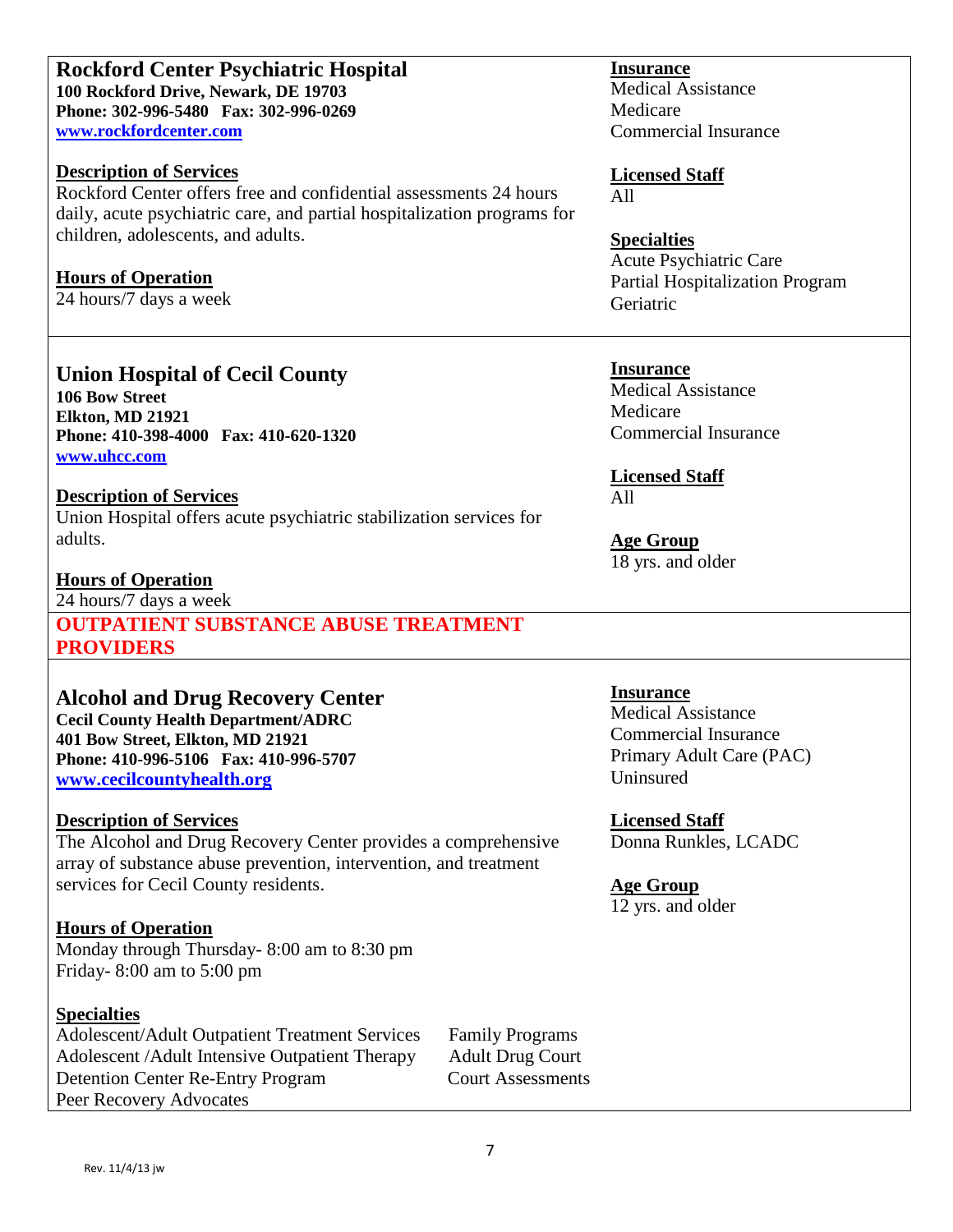#### **Haven House Treatment Programs, Inc. 1195 Augustine Herman Highway, Elkton, MD 21921 Phone: 410-398-9900 Fax: 410-398-4881**

#### **Description of Services**

10 Week Drug Education Program, 10 Week Anger Management Program, 12 hours DUI/Alcohol Education Program, and Outpatient Treatment for Alcohol and Drug Abuse (MVA and ADDAA Certified)

#### **Hours of Operation**

Monday through Friday- 9:00 am to 9:00 pm

#### **Specialties**

.

9 Month Halfway House Treatment Program of Men- Open 24 hrs.

### **OUTPATIENT MEDICATION-ASSISTED SUBSTANCE ABUSE TREATMENT PROVIDERS**

# **Elkton Treatment Center**

**212 Blue Ball Avenue, Elkton, MD 21921 Phone: 410-620-6077 Fax: 410-620-6081**

#### **Description of Services**

Specializing in Treatment of Opiate Dependence Methadone/ Buprenorphine Provider

#### **Hours of Operation**

Monday through Friday- 5:30 am to 12:30 p.m. Saturday- 5:30 a.m. to 9:30 a.m.

### **Serenity Health, LLC.**

**203 West Pulaski Highway, Elkton, MD 21921 Phone: 443-485-6544 Fax: 443-485-6442**

#### **Description of Services**

The Alcohol and Drug Recovery Center provides a comprehensive array of substance abuse prevention, intervention, and treatment services for Cecil County residents

#### **Hours of Operation**

Monday through Friday- 5:00 am to 11:00 a.m. Saturday- 6:00 a.m. to 10:00 a.m.

#### **Specialties**

Intensive Outpatient Counseling DUI Program Group Therapy Employee Assistance Program Vocational Therapy Methadone

**Insurance** No Insurance Accepted Self Pay

#### **Licensed Staff** Certified and Credentialed Addiction Counselors

**Age Group** 18 yrs. and older

**Insurance** Participating MD Medicaid MCO's Commercial Insurance

#### **Age Group** 18 yrs. and older

**Insurance** Maryland Medical Assistance MCO's

**Licensed Staff** Clinical Psychologist

### **Age Group**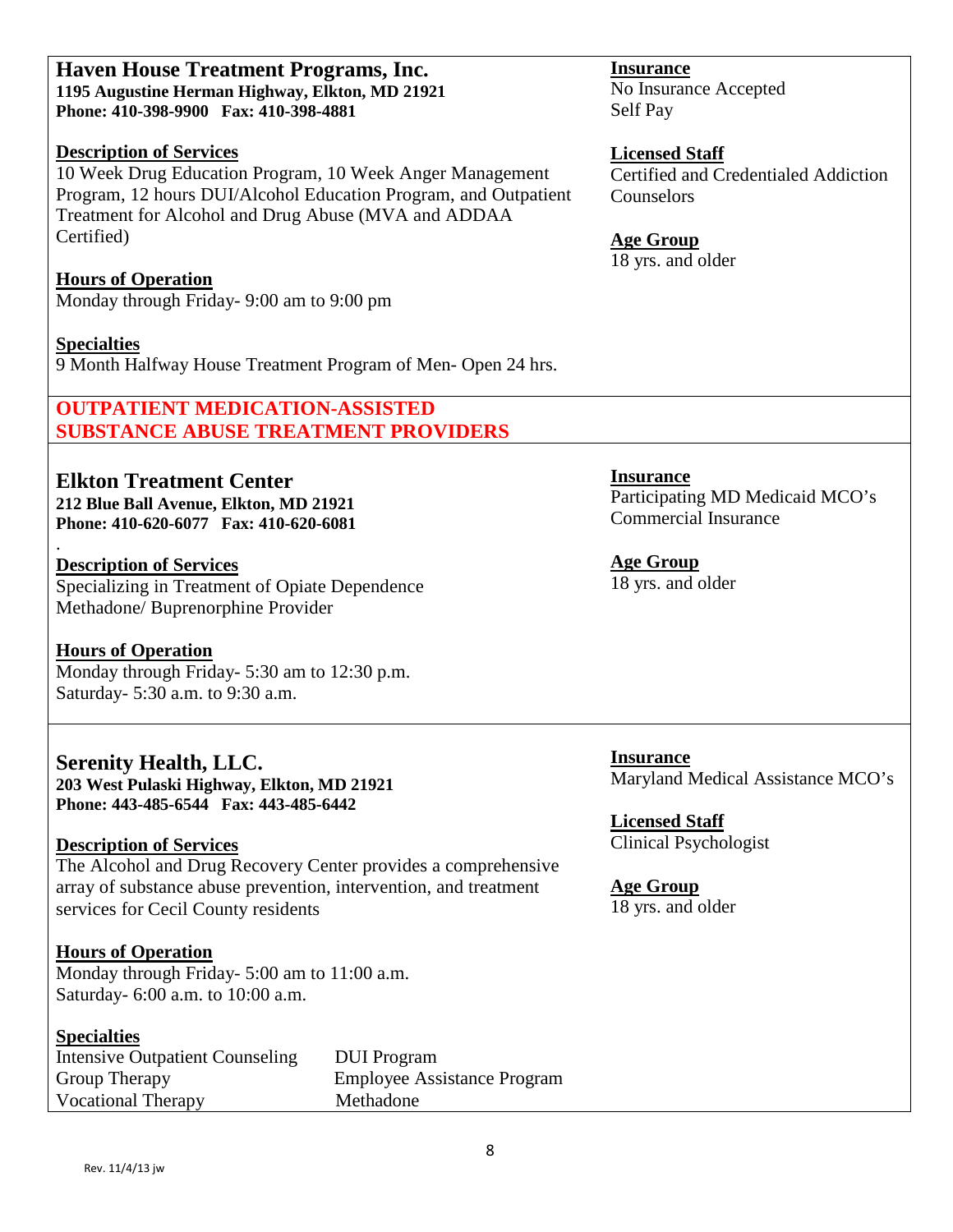### **PRIMARY CARE PHYSICIANS/ CERTIFIED IN BUPRENORPHINE MANAGEMENT**

### **Dr. Muhammad Afzal**

**139 West Main Street, Elkton, MD 21921 Phone: 410-392-8182**

### **Dr. David Hoffman**

**16 Commercial Plaza, Elkton, MD 21921 Phone: 610-255-4466**

#### **Dr. Paul Katz 251 South Bohemia Avenue, Cecilton, MD 21913 Phone: 410-275-8156**

**Dr. Nalini Pathiyal 1711 Stonegate Boulevard, Elkton, MD 21921 Phone: 860-655-4200**

**INPATIENT/ RESIDENTIAL SUBSTANCE ABUSE TREATMENT PROVIDERS**

**A.F. Whitsitt Center 300 Scheeler Road, Chestertown, MD 21620 Phone: 410-778-6404**

#### **Additional Information** Detoxification Up to 28 Day Stay Requires Referral from a Healthcare Professional

# **Bowling Green-Kennett Square**

**1375 Newark Road, Kennett Square, PA 19348 Phone: 888-307-6237 [www.bowlinggreenbrandywine.crchealth.com](http://www.bowlinggreenbrandywine.crchealth.com/)**

### **Additional Information**

Dual Diagnosis Capacity Pregnant Female Program Methadone Detox, Maintenance, & Buprenorphine **Insurance**

Participating MD Medicaid MCO's Commercial Insurance Uninsured

**Age Group** 18 years and over

**Insurance** Commercial Insurance

**Age Group** 18 years and over

Rev. 11/4/13 jw

\*Not currently accepting new patients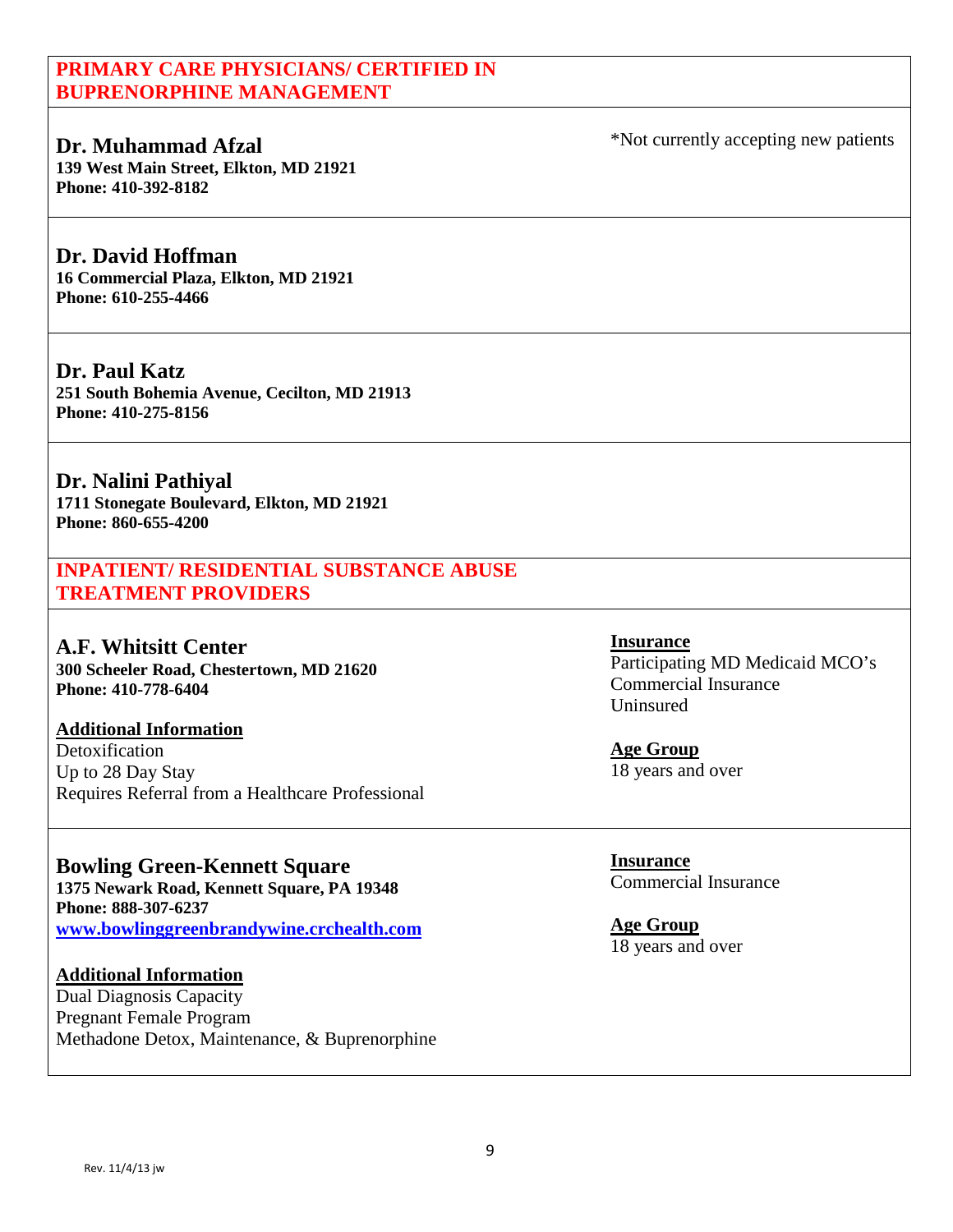# **Center for Addiction and Pregnancy (CAP)**

**The Johns Hopkins Bayview Medical Center 4940 Eastern Avenue, Baltimore, MD 21224 Phone: 410-550-3020 Fax: 410-550-3027 For Referrals: 410-550-3066**

### **Additional Information**

CAP offers innovative and comprehensive substance abuse treatment to drugdependent mothers and their drug affected infants, including methadone maintenance as an adjunct to treatment. A full range of healthcare services are also available, including psychiatry, pediatrics, obstetrics/gynecology, and family planning.

### **Age Group**

**Insurance**

Health Care)

No Age Restrictions

Commercial Insurance

Participating MD Medicaid MCO's- (Jai, Amerigroup, MD Physicians' Choice, Priority Partners, United

**Father Martin's Ashley 800 Tydings Lane, Havre De Grace, MD 21078 Phone: 800-799-HOPE (4673) [www.fathermartinsashley.org](http://www.fathermartinsashley.org/)**

**Gaudenzia Multiple Locations in Maryland Phone: 410-887-1503 [www.gaudenzia.org](http://www.gaudenzia.org/)**

**Hudson Health 1506 Harting Drive, Salisbury, MD 21802 Phone: 888-288-9086 [www.hudson-health.org](http://www.hudson-health.org/)**

**Kirkwood Detox 3315 Kirkwood Highway, Wilmington, DE 19808 Phone: 302-691-0140 [www.net-kdc.org](http://www.net-kdc.org/)**

#### **Additional Information** Detoxification Only Many insurance companies require on-site evaluation to authorize treatment.

**Insurance** Commercial Insurance

**Age Group** 18 years and over

**Insurance** Participating MD Medicaid MCO's Commercial Insurance

**Age Group** 18 years and over

**Insurance** Participating MD Medicaid MCO's Commercial Insurance

**Age Group** 18 years and over

**Insurance** Commercial Insurance

**Age Group** 18 years and over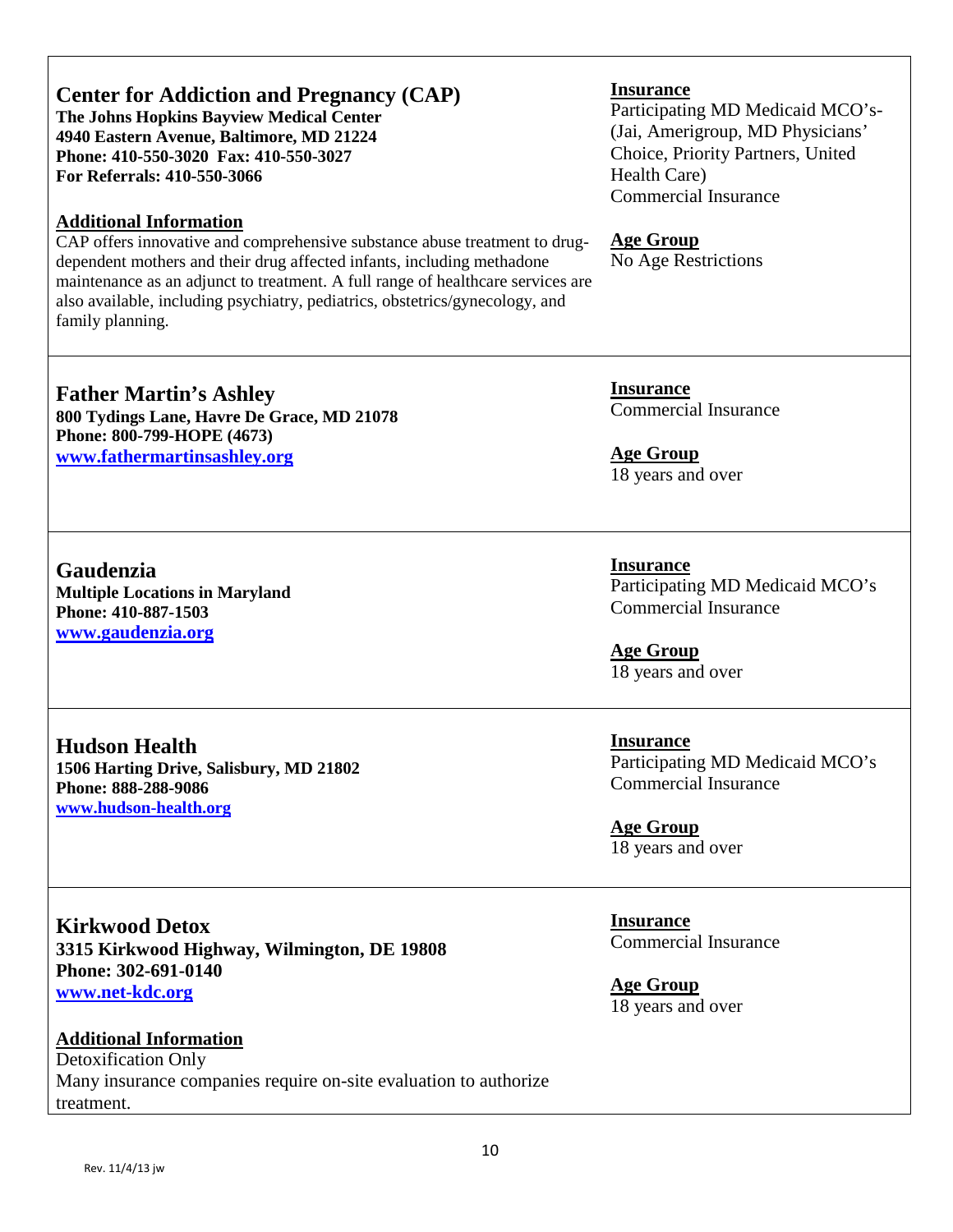**Maryville 1903 Grant Avenue, Williamstown, NJ 08094 Phone: 856-629-0244 [www.maryvillenj.org](http://www.maryvillenj.org/)**

### **Mirmont**

**100 Yearsley Mill Road Lima, PA 19063 Phone: 800-846-466? Or 610-744-1400 [www.mainlinehealth.org/mirmont](http://www.mainlinehealth.org/mirmont)**

**Mountian Manor 300 Fredrick Avenue, Baltimore, MD 21229 Phone: 410-233-1400 or 301-447-2361 [www.mountianmanor.org](http://www.mountianmanor.org/)**

**Pathways 2620 Riva Road, Annapolis, MD 21401 Phone: 800-322-5858 or 410-573-5400 [www.aahs.org/pathways](http://www.aahs.org/pathways)**

**Phoenix Recovery Center 107 Edgewood Road, Edgewood, MD 21040 Phone: 410-671-7374 [www.phoenixrecoverycenter.com](http://www.phoenixrecoverycenter.com/)**

**Warwick Manor 3680 Warwick Road, East New Market, MD 21631 Phone: 410-943-8108 [www.warwickmanor.org](http://www.warwickmanor.org/)**

**Additional Information** Dual Diagnosis Capability **Insurance** Commercial Insurance

**Age Group** 18 years and over

**Insurance** Commercial Insurance

**Age Group** 18 years and over

**Insurance** Participating MD Medicaid MCO's Commercial Insurance

**Age Group** Adolescents and Adults

**Insurance** Commercial Insurance

**Age Group** Adolescents and Adults

**Insurance** Commercial Insurance

**Age Group** 18 years and over

**Insurance** Participating MD Medicaid MCO's Commercial Insurance

**Age Group** 18 years and over